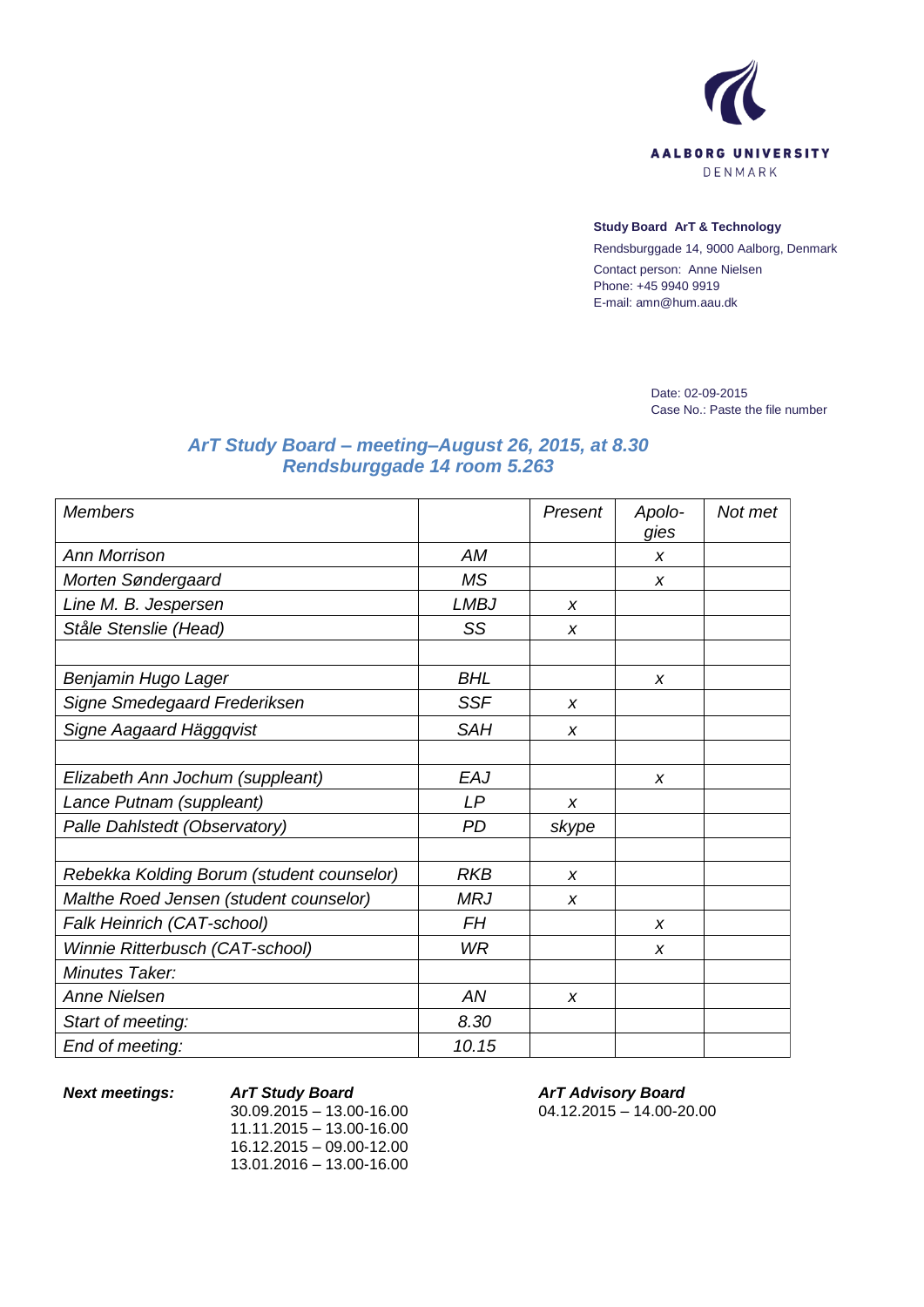

| Item. | Subject:                                                                                                                                                                                                                                                                                                                                                                                                                                                                                                                                                                                                                                                                                                                                                                                                                                                                                                                                                                                   |
|-------|--------------------------------------------------------------------------------------------------------------------------------------------------------------------------------------------------------------------------------------------------------------------------------------------------------------------------------------------------------------------------------------------------------------------------------------------------------------------------------------------------------------------------------------------------------------------------------------------------------------------------------------------------------------------------------------------------------------------------------------------------------------------------------------------------------------------------------------------------------------------------------------------------------------------------------------------------------------------------------------------|
| 1.    | Approval of Agenda 12.08.2015.<br>1. Approval of Agenda 12.08.2015<br>2. Approval of Minutes - meeting 12.08.2015<br>3. Semester Guides Fall 2015<br>ArT1 (BLM)<br>ArT3, (LP)<br>ArT5, (EAJ)<br>4. Spring coordinators<br>5. Items for next meeting<br>6. Any further Business                                                                                                                                                                                                                                                                                                                                                                                                                                                                                                                                                                                                                                                                                                             |
|       | Was approved.                                                                                                                                                                                                                                                                                                                                                                                                                                                                                                                                                                                                                                                                                                                                                                                                                                                                                                                                                                              |
| 2.    | Approval of Minutes - meeting 12.08.2015                                                                                                                                                                                                                                                                                                                                                                                                                                                                                                                                                                                                                                                                                                                                                                                                                                                                                                                                                   |
|       | The Minutes was handed out at the meeting – and it was decided to wait to approve the Minutes at<br>next meeting.                                                                                                                                                                                                                                                                                                                                                                                                                                                                                                                                                                                                                                                                                                                                                                                                                                                                          |
| 3.    | <b>Semester Guides Fall 2015</b><br>ArT1 (BLM)<br>ArT3, (LP)<br>ArT5, (EAJ)<br>The comments from the last meeting was being used for approval of the Semester Guides.                                                                                                                                                                                                                                                                                                                                                                                                                                                                                                                                                                                                                                                                                                                                                                                                                      |
|       | ArT1<br>Module 1: Nothing has changed – AAM lesson 2 and 3 – a historic focus – needs more focus in<br>hands-on and with practical exercises.<br>Unfortunately, nothing has been changed, however the content is very fine and the Study Board ac-<br>cept that there is some overlapping from other courses.<br>Module 2: Lesson 5 – 6 needs to be formulated in another way and has to be clarified according to the<br>cooperation with Artistic and Academic Methodology. SS will contact BLM.<br>Module 3: Still no literature and references.<br>We need to have at least one link to specify resources. This could be to online - or a specific manual<br>and specifications on which materials are needed for the course.<br>One possible online resource for Basic Electronics is: http://www.electronics-tutorials.ws<br>Approved with this amendment.<br>Module 4: LMBJ has planned the schedule so it will work.<br>Decision: ArT1 Study Guide is accepted with these comments |